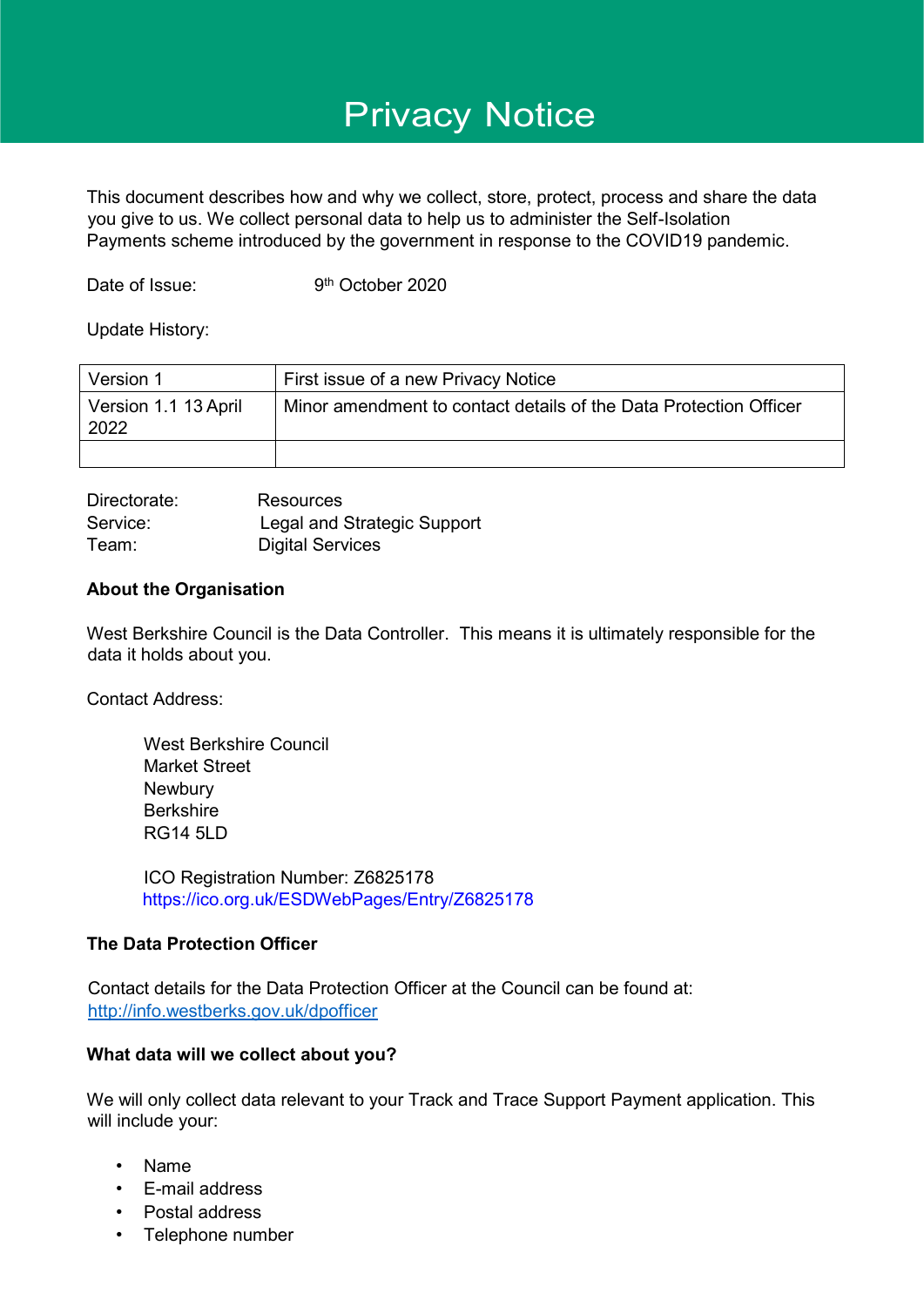- Details of any existing qualifying benefits
- NHS Track and Trace data (this will include your unique ID number)
- National Insurance Number
- Proof of employment (if you are self-employed this will include self-assessment returns, trading income and proof that your business delivers services which cannot be undertaken without social contact)
- Bank or Building Society details

## **What will we use your data for?**

If you have made a Track and Trace Support Payment application we will use your data to

- Determine your eligibility for the Trace and Trace Support Payment
- Contact you with the decisions or updates related to your application
- Issue the Track and Trace Support Payment to your nominated bank or Building Society account

## **Who will see your data?**

If you have made a Track and Trace Support Payment application, your data may be seen by members of staff from of the Revenues and Benefits, Digital Services, Finance and Property, Public Health and Customer Services teams of West Berkshire Council.

Your relevant data will be entered into Department of Work and Pensions (DWP) and NHS systems as part of the process for assessing your eligibility.

In cases of suspected fraud your information may be passed to the police to conduct an investigation; there may be other circumstances where the council is required by law to share data with third party agencies.

## **Your legal basis for Processing**

When you provide the data detailed above to the council with a view to applying for the selfisolation payment, the processing of your data then proceeds in order to test your eligibility and subsequently provide you with the funds you are eligible for.

As such, under the GDPR, the council is required to identify a legal basis for processing. In this case, your data is processed according to Article 6 (e) and Article 6 (f):

Article 6 e – "processing is necessary for the performance of a task carried out in the public interest or in the exercise of official authority vested in the controller;"

Article 6 f – "processing is necessary for the purposes of the legitimate interests pursued by the controller or by a third party, except where such interests are overridden by the interests or fundamental rights and freedoms of the data subject which require protection of personal data, in particular where the data subject is a child."

However, no individual is obliged to make an application for a Self-Isolation payment. Should you decide you don't want to provide your data, this will naturally affect our ability to provide